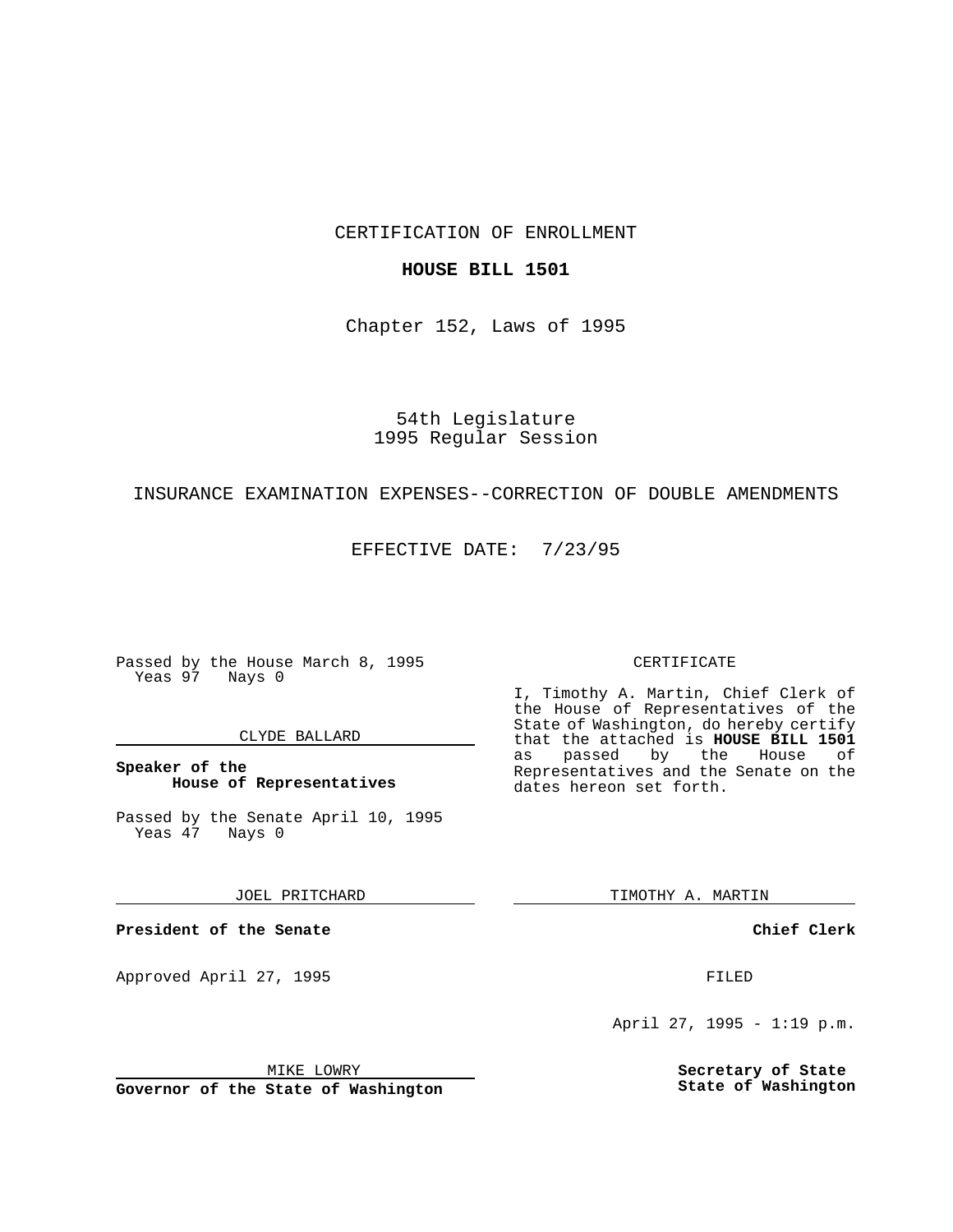# **HOUSE BILL 1501** \_\_\_\_\_\_\_\_\_\_\_\_\_\_\_\_\_\_\_\_\_\_\_\_\_\_\_\_\_\_\_\_\_\_\_\_\_\_\_\_\_\_\_\_\_\_\_

\_\_\_\_\_\_\_\_\_\_\_\_\_\_\_\_\_\_\_\_\_\_\_\_\_\_\_\_\_\_\_\_\_\_\_\_\_\_\_\_\_\_\_\_\_\_\_

Passed Legislature - 1995 Regular Session

#### **State of Washington 54th Legislature 1995 Regular Session**

**By** Representatives L. Thomas, Wolfe, Huff, Dellwo and Kessler; by request of Law Revision Commission

Read first time 01/27/95. Referred to Committee on Financial Institutions & Insurance.

 AN ACT Relating to correcting double amendments related to insurance examination expenses; reenacting RCW 48.03.060; and creating a new section.

BE IT ENACTED BY THE LEGISLATURE OF THE STATE OF WASHINGTON:

 NEW SECTION. **Sec. 1.** The only intent of the legislature in this act is to correct double amendments. It is not the intent of the legislature to change the substance or effect of any statute previously enacted.

 **Sec. 2.** RCW 48.03.060 and 1993 c 462 s 47 and 1993 c 281 s 55 are each reenacted to read as follows:

 (1) Examinations within this state of any insurer domiciled or having its home offices in this state, other than a title insurer, made by the commissioner or the commissioner's examiners and employees shall, except as to fees, mileage, and expense incurred as to witnesses, be at the expense of the state.

 (2) Every other examination, whatsoever, or any part of the examination of any person domiciled or having its home offices in this state requiring travel and services outside this state, shall be made